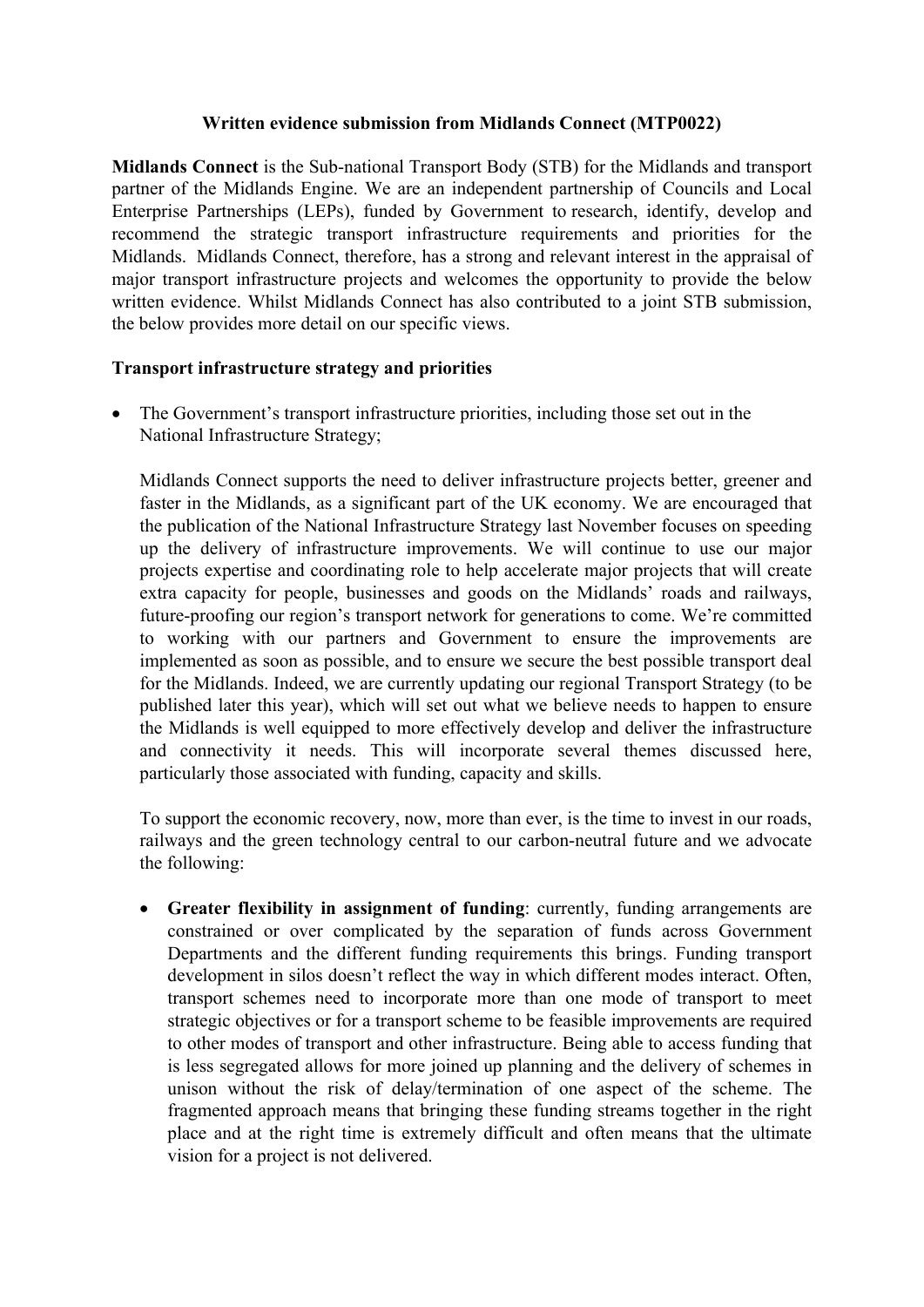- **Delivering HS2 in its entirety as a key driver of Levelling Up**: we strongly reject calls to alter HS2's route or remit, as it would compromise Levelling Up opportunities. We are convinced by the body of evidence that HS2's Eastern Leg must be delivered in full and integrated with Midlands Engine Rail. Cancelling the planned High Speed station at Toton in Nottinghamshire and downgrading the Eastern Leg would be a costly mistake, hampering connectivity to towns and cities across the Midlands and the North and stifling local regeneration, including a 'once-in-ageneration' plan for a Development Corporation and critically impeding the East Midlands' economic recovery.
- **Equipping regions and local partners to decarbonise:** this is essential to enable areas to identify and fulfil what will be required at a sub-national level to contribute to meeting the net-zero carbon emissions target by 2050. We eagerly await the DfT's Transport Decarbonisation Plan and further information on support for Local Authorities and regional partners to rise to their part of the challenge, within a clear and complementary set of national measures.
- **Corridor and Place Based Schemes**: funding tends to be based on infrastructure orientated solutions. Midlands Connect believes there are significant benefits to be had from shifting to a place and corridor-based approach to investment. This would allow the full impacts of investment to be unlocked through an integrated and holistic approach across transport, housing, education and skills and industrial policy. The current work that Midlands Connect is undertaking to scope a Productivity Growth Plan for the TransMidlands Trade Corridor, stretching the spine of England from Gloucestershire to the Humber, is an example of how this may work in practice, but faces the challenge of bringing together ministers and officials across a range of different Whitehall departments.
- **NIC Infrastructure Spending Target**: the NIC has asserted that Government should aim to spend 1.2% of GDP on infrastructure spending up to 2050. Whilst this target is to be welcomed, given the unprecedented economic circumstances, this should be subject to review to reflect the opportunities and potential of increased investment aiding the economic recovery and the benefits from infrastructure investment to Levelling Up.
- The contribution transport infrastructure can make to the Government's 'levelling-up' agenda and the economic growth of the UK's towns, cities and regions outside London;

The UK, on many measures, is one of the most spatially unequal countries in the developed World. The macroeconomic stagnation that many parts of the country have experienced since the 1970s is mirrored in patterns of transport investment and connectivity improvements that have occurred over the same period.

The best linkages tend to be radial routes from London and the South-East with other regions such as the Midlands. The lack of poor connections between non-core locations risks undermining the economic potential of areas outside of the South-East. The Midlands Connect programme seeks to address this by improving connectivity between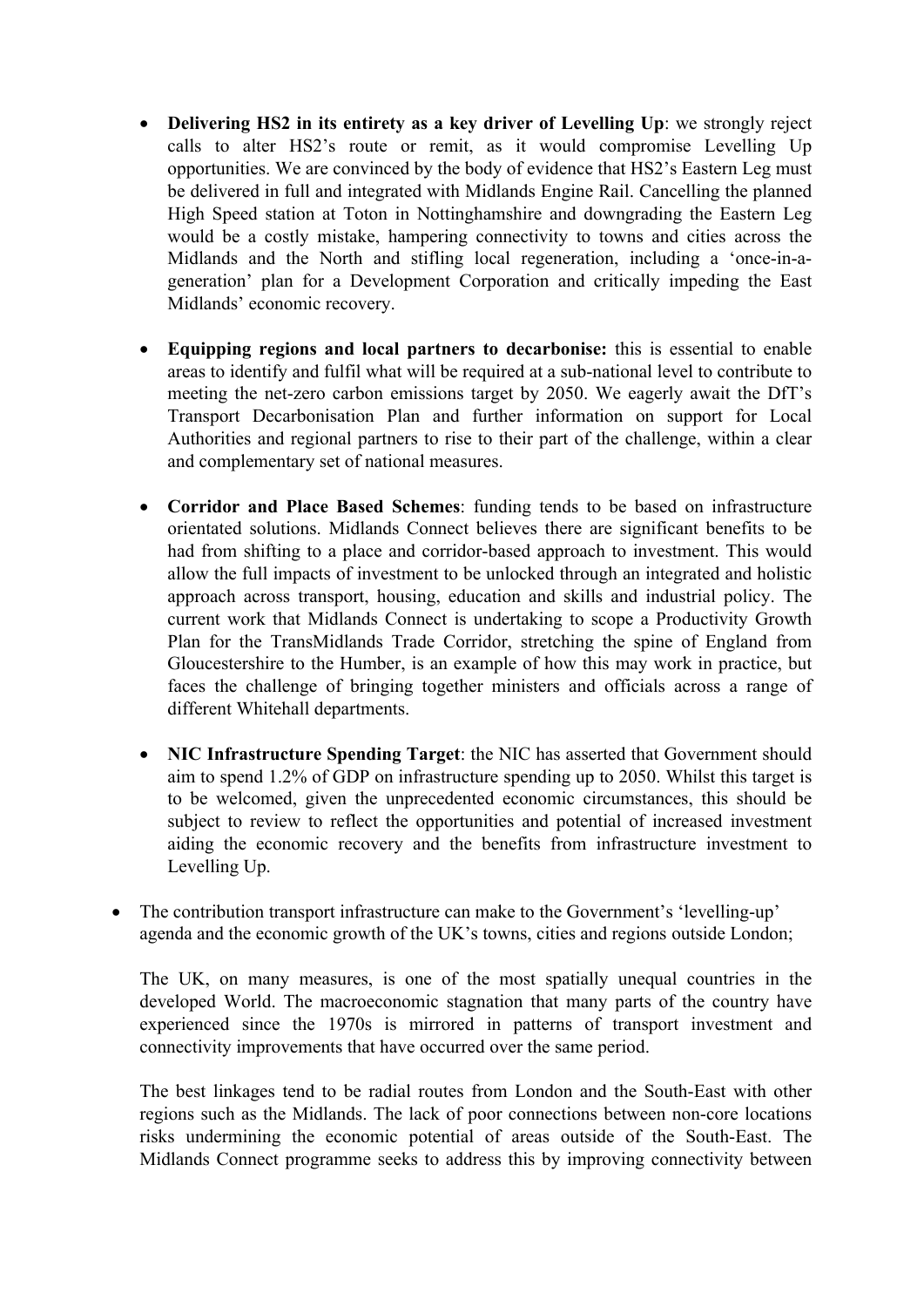the economic centres of the East and West Midlands and integrating the regional economy.

To be successful in transport terms, Levelling Up needs to occur on 3 levels:

- **National:** addressing the imbalance between London and the South-East and the rest of the country. In transport terms, the contribution is made by improving strategic connectivity to link the non-core regions and major cities with each other; a key example being HS2. Improving journey times, reliability and efficiency are paramount, to provide the real possibility for broader, denser networks of both transport and economic nodes and spokes to develop, that enable increased opportunity, productivity improvements and economic linkages through supply chains on a non core-periphery basis.
- **Regional:** addressing the fact that many places do not even benefit from any effective form of transport linkage into the national strategic networks and suffer from a high degree of isolation from towns and cities and the negative economic consequences that this entails.
- Local: connectivity improvements, including active travel provision, is important to address localised pockets of economic isolation and deprivation, and encouraging the use of sustainable modes of transport.
- To what extent the coronavirus pandemic and its longer-term implications affects the necessity and cost-effectiveness of current and future major transport infrastructure projects;

It is important to review the long-term impacts of the pandemic and ensure that sensitivity and stress testing is conducted to give a view on the potential impact of the key drivers of uncertainty. However, there are many key schemes that are likely to be able to proceed on a no regrets basis, with HS2 being a key example.

• How major transport projects can be delivered while ensuring the Government meets its decarbonisation 2050 net-zero targets;

How the country and our region decarbonise transport over the coming years is likely to be our single greatest challenge. We look forward to the publication of DfT's Transport Decarbonisation Plan and welcome the more ambitious policy commitments in the Prime Minister's Ten Point Plan for a Green Industrial Revolution, accelerating the shift to zero emission vehicles.

As indicated above, Midlands Connect is currently refreshing its Transport Strategy, which includes a strong focus on a wider set of objectives, including an objective to positively contribute to the net zero carbon target by 2050. An important consideration within the strategy refresh is around how we develop schemes, interventions and programmes that contribute to this objective. This includes our programme of road investment schemes, whereby we are developing a holistic appraisal framework that considers the impact on the environment and the net-zero objective.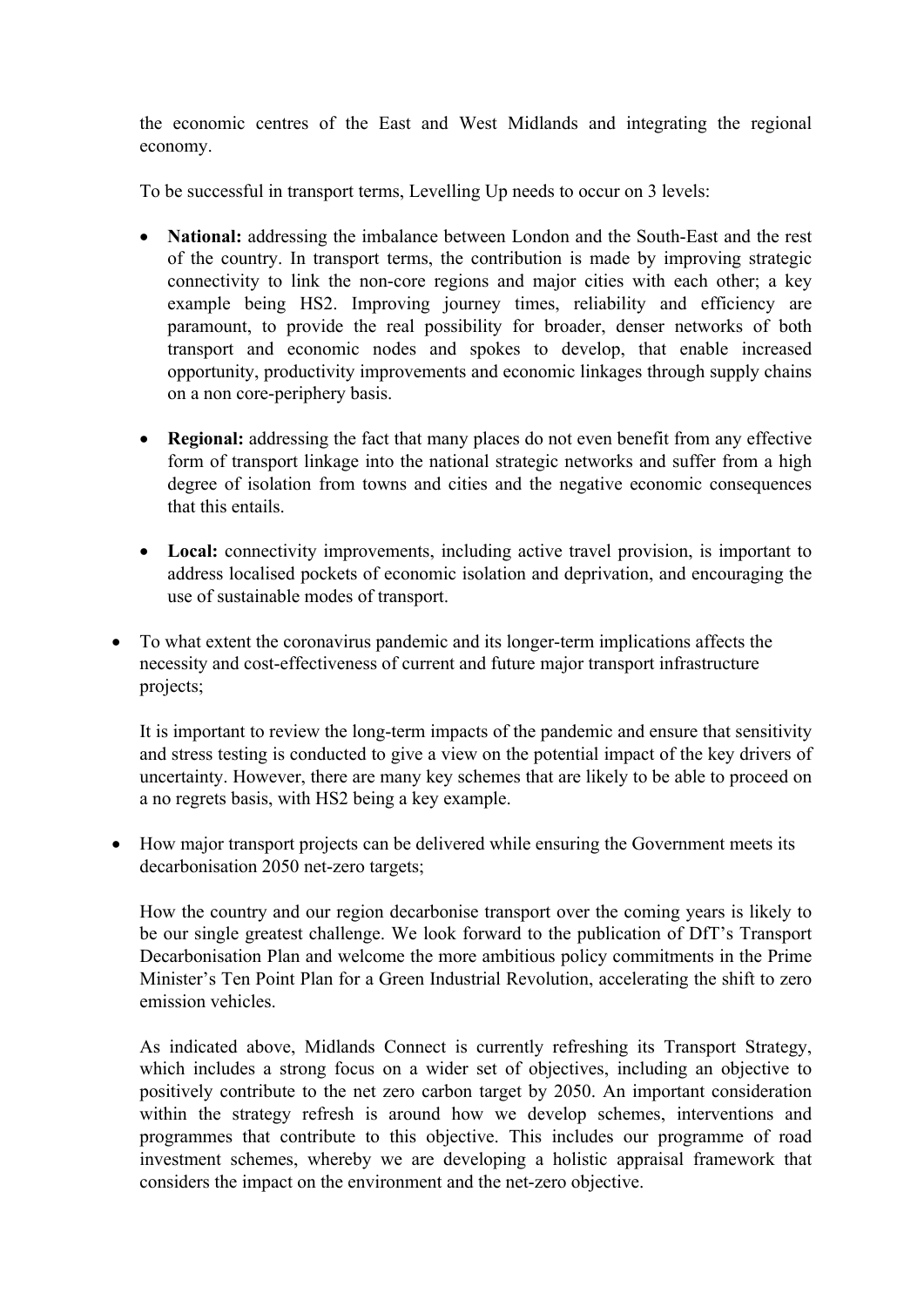At the same time, we are in the initial stages of developing a regional-level transport decarbonisation pathway to help guide local and pan-regional Midlands priorities. This will have a significant impact on the focus of our work programme in the coming years and the major transport projects that we will be recommending for funding. While some infrastructure interventions, such as improvements to highway capacity, may, at least in the short-term, be forecast to lead to an increase in carbon emissions, this should be viewed at the holistic programme level and assessed along with potential carbon reductions from other schemes.

In addition to having created a carbon baseline tool to establish the scale of the challenge in the Midlands and the biggest modal contributors of transport carbon emissions, the following workstreams are underway and generating key pieces of pan-regional evidence to inform our pathway and recommendations for funding:

- **Supporting accelerated delivery of electric vehicle charging infrastructure:** we have undertaken a piece of work looking at the collective challenges and opportunities Local Authorities face in delivering on-street electric charging infrastructure in the Midlands, which has generated several recommendations we will be highlighting for funding. By collaborating at a regional level, Local Authorities are able to work at a scale, which enables them to accelerate delivery of charging infrastructure to a pace that matches the accelerated policy commitment towards zero emission vehicles and subsequently encourages the public to accelerate the take-up of electric vehicles.
- **Energy Hub Networks – Advancing Alternative Fuels**: over the past couple of years, we have been investigating the opportunities and constraints surrounding the wider adoption of alternatively fuelled vehicles, particularly focusing on the freight and logistics sector. Most recently, our work has identified locations in the Midlands which will be suited for refuelling or recharging infrastructure against a long list of criteria.

#### **Appraisal and funding of transport infrastructure**

 The effectiveness of the Government's decision-making and appraisal processes for transport infrastructure projects and any changes required to the 'Green Book';

We are, in general, supportive of the approach taken by the Green Book and sitting below it, DfT's Transport Analysis Guidance (TAG), which provides more detailed methodologies that are applicable to the appraisal of transport infrastructure. The Green Book provides a clear framework to develop business cases and ensures that evidence is central to decision-making and schemes are brought forward that are consistent with ensuring Value for Money for the UK taxpayer. However, regarding decision-making there appears to be some general misunderstanding on the role of the Green Book and TAG and the interaction between the Economic Case and the other 4 parts of the 5-part business case; the Strategic Case, in particular. We therefore welcome the recent review of the Green Book by HMT and the clarity this has provided. However, with regards to the development of business cases, greater guidance and the proportionality of the analysis required by specific schemes, particularly at earlier stages of the scheme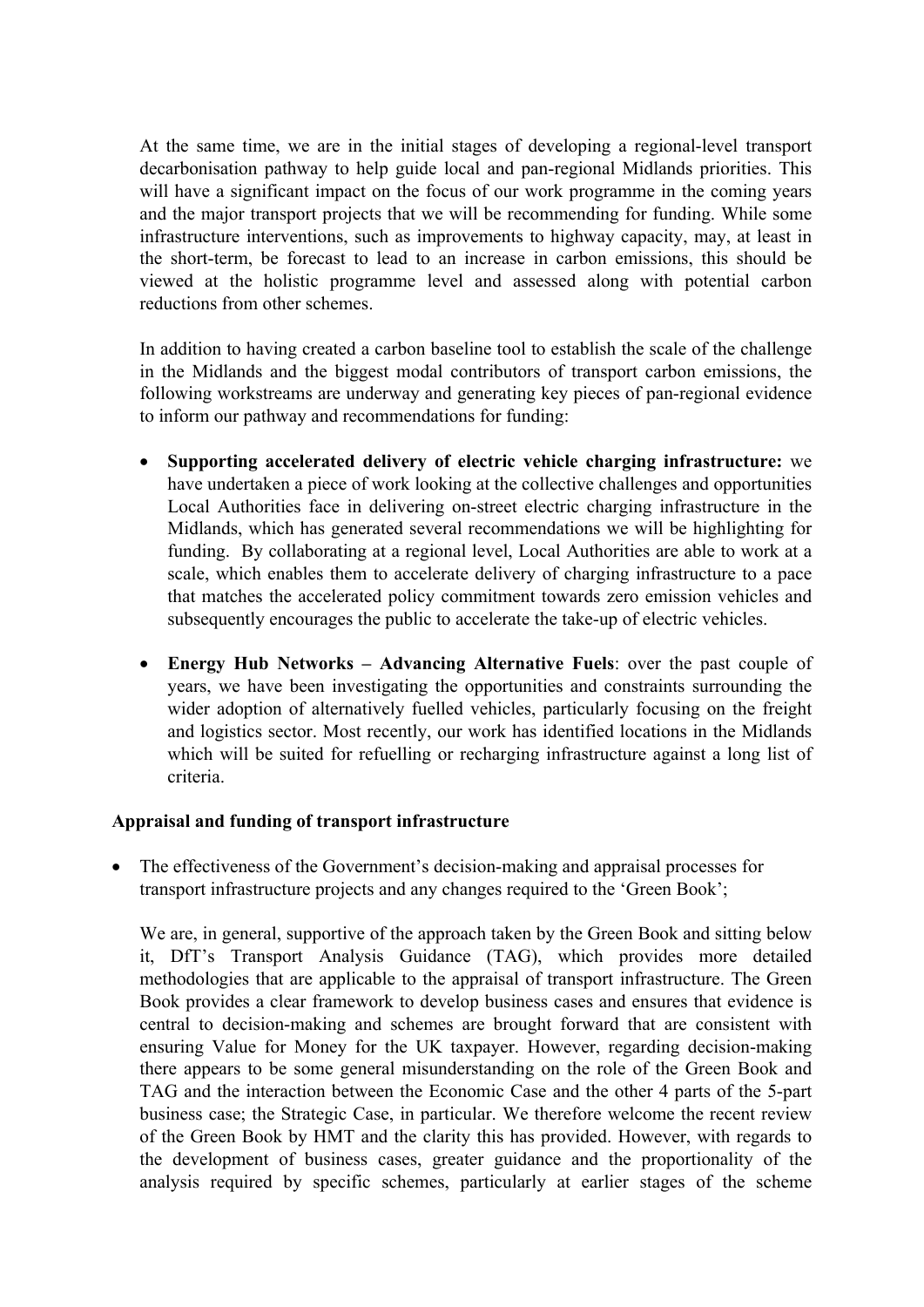development life cycle, would be welcome. The costs and resource required to develop Strategic Outline Business Cases (SOBCs) is a frequent barrier to scheme conception and development and a problem exacerbated by the challenges in funding that many Local Authorities have faced in recent times. There is a danger that the pendulum may have swung too far towards a degree of excessive detail that isn't always proportionate to the scale of costs of the intervention proposed and may be hampering the development of the infrastructure pipeline. That said, ensuring business cases are based on good quality evidence and are adequately assured, is crucial and STBs are well placed to provide that function along with prioritising schemes to present to Government at a regional level.

Whilst, as referenced above, we are broadly supportive of the fundamental nature and principles of the Green Book and TAG, there are several gaps and areas of methodology that would benefit from review, some of which are referenced in the HMT review:

- **Additionality and displacement:** the base assumption in the Green Book is of zero net additionality - any growth that is brought forward in one location as a result of investment that would have occurred elsewhere in the counterfactual case. This reflects a fundamentally "static" conception of places and their attractiveness to businesses and households. It is more plausible to conceive as places competing to improve the quality of their offer and a virtuous cycle of improvement that benefits the country as a whole. The methodology also neglects the potential benefits of increasing the number of attractive locations and the higher costs that are likely to be incurred by continuing to focus growth in London as land and amenities become stretched. Whilst the increased focus on local impacts addresses this to a degree, more could be done.
- **Discounting:** the Green Book mandates a discount rate to be applied to benefits and costs initially of 3.5%. This is based on the assumption of a long run GDP growth rate of 2% which is no longer consistent with long-term OBR forecasts. There is a likelihood that this may distort the picture of schemes that deliver benefits a long way into the future.
- **Fiscal Multiplier and Construction Impacts**: the Green Book prohibits the calculation of any benefits that are the second order impact of public investment and the benefits brought about from employment generated by infrastructure investment. In the case of mega projects these impacts can be significant, for example HS2 will employ up to 20,000 workers over a 20-year period. Whilst the methodological basis for excluding these impacts is debatable in normal times, given the massive economic shock that has occurred, it appears hard to argue the economy is in equilibrium and a state of full employment at present.
- **Distributional Impacts:** the Green Book allows for distributional impacts to be accounted for in a qualitative manner. We would welcome an openness to also quantify these impacts in transport business cases in line with an established methodology developed by DWP. This approach allows for the comparison of schemes that benefit different income groups, providing a higher weighting to interventions that are more targeted towards those with the least to begin with. This is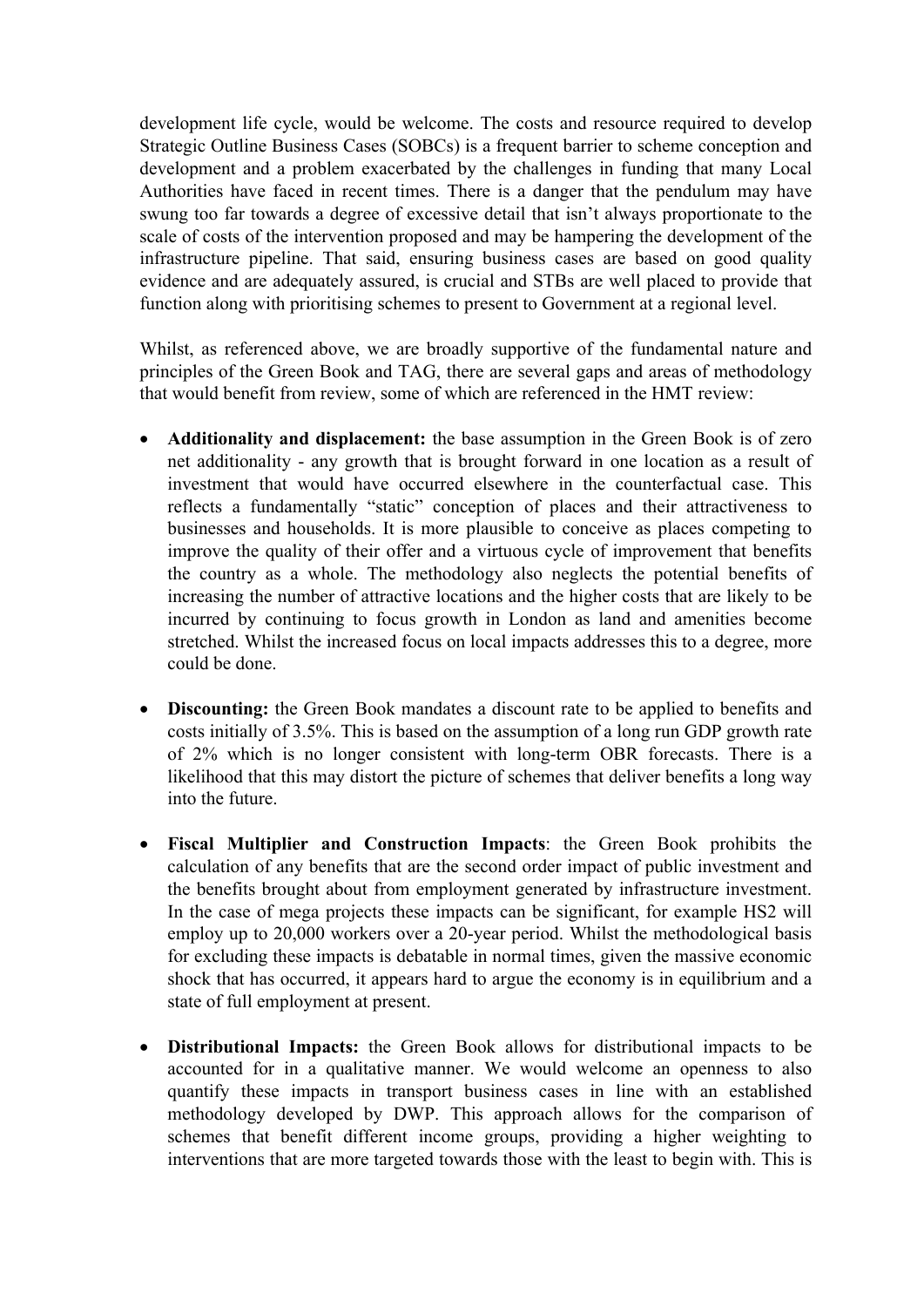likely to be of increasing significance given the economic fallout from the shock of the pandemic.

In addition to these components of the Green Book, there are several gaps to DfT's TAG that can risk the full impacts of schemes failing to be captured. These concern the lack of a methodology to appraise programmes of investment that include sectors beyond transport, the changes to economic geography that transport can generate (frequently called land use change) and the wider impacts of improved provision for freight.

# **Oversight, accountability and governance of transport infrastructure projects**

• The relationship between the DfT and other Government departments and agencies, devolved administrations, and the private sector, in delivering major infrastructure projects;

As the Sub-national Transport Body (STB) for the Midlands, we research, develop and recommend strategic transport projects for Government's consideration. As such, we have an ongoing relationship with the DfT. We have been in existence and championing the Midlands for over 6 years, having secured £40m in development funding thanks to local partners and Government.

As a maturing organisation with a track record in working successfully with Government, we are now working towards formalising our relationship through a Charter/Collaboration Agreement. We believe this is an important step in cementing our role in the way transport infrastructure is developed and delivered across the region, as well as maintaining the good working relationship with Government.

As such, we have submitted our Charter/Collaboration Agreement to Government. It is underpinned by key principles: consensus and one voice for the region, evidence-led prioritisation, and confidence in Government's commitment to the Partnership. It sets out what we promise to deliver as being:

- Consensus and strategic consideration of transport needs at a pan-regional level.
- A partnership approach to develop and prioritise the region's Major Road Network and Large Local Major Schemes.
- Support to Government (DfT) to tackle big strategic challenges including freight, decarbonisation, rural connectivity, Covid-19 recovery, electric vehicles and others.

## **Transport infrastructure capacity and skills**

• The extent to which there is enough capacity and the right skills within the UK to deliver the Government's transport infrastructure plans, and options to help address shortages in transport infrastructure skills.

Shortages of pipeline capacity and skills remain a challenge to both the delivery of existing planned transport infrastructure and would face greater strain in the case of any acceleration of rollout. Whilst the focus in this area is often on the downstream end of the pipeline, such as construction, the experience of Midlands Connect is confirmed by the